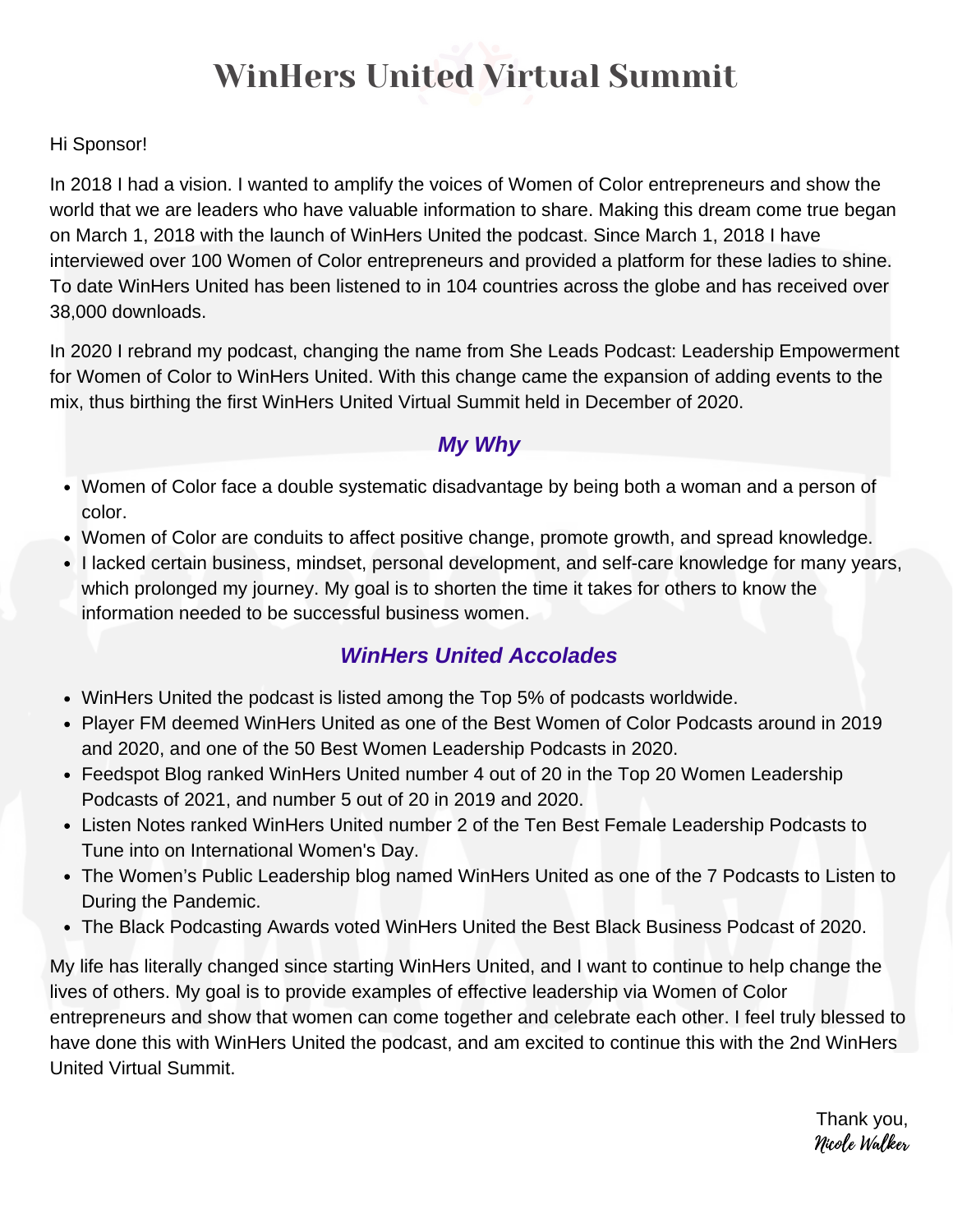# **Summit Details**

### **When and where is the summit?**

The WinHers United Virtual Summit will take place Monday, June 6, 2022 - Thursday, June 9, 2022. This summit will be held virtually on Zoom.

### **Who is this summit for?**

The target audience for this summit is aspiring and current Women of Color entrepreneurs. Yet, everyone regardless of age, race, background, gender, etc. is welcome to attend.

#### **What will the participants learn?**

WinHers United is a one stop shop for Business, Mindset, Personal Development, and Self-Care conversations. Attendees will learn a holistic approach to entrepreneurship, and gain a deeper understanding of what it takes to win in business and life. Attendees of this summit will be empowered and motivated to finish off 2022 with new insights and renewed invigoration.

### **2022 Attendee Projections**

- 150 attendees
- Age Range: 25-65
- Collective Social Media Reach: 500k\*

\*Projections based on the 2020 summit data, current speaker reach, and inclusion of 2022 brand collaborations

#### **2020 Summit Feedback**

"This is one of the BEST events I have ever attended. I am in tears because they spoke so much to where I am in my life." - Tammy Charles, Founder of Inovo and Tampa Bay Spark

"The first day was great. Deep nuggets were given during each session and I was unable to move from the screen because I didn't want to miss anything. I do not like to attend women's conferences often, but I was very impressed by how well balanced the WinHers United event was and would attend it again." - Ebony Vaz, Founder of Above Promotions

### **Why you should partner with us?**

Partnering with the WinHers United Virtual Summit will substantiate you as a proponent for diversity and inclusion, and further expose your brand to the largest growing group of entrepreneurs (Women of Color).

# *We would be delighted to have you join us on this journey to enrich the lives of Women of Color entrepreneurs.*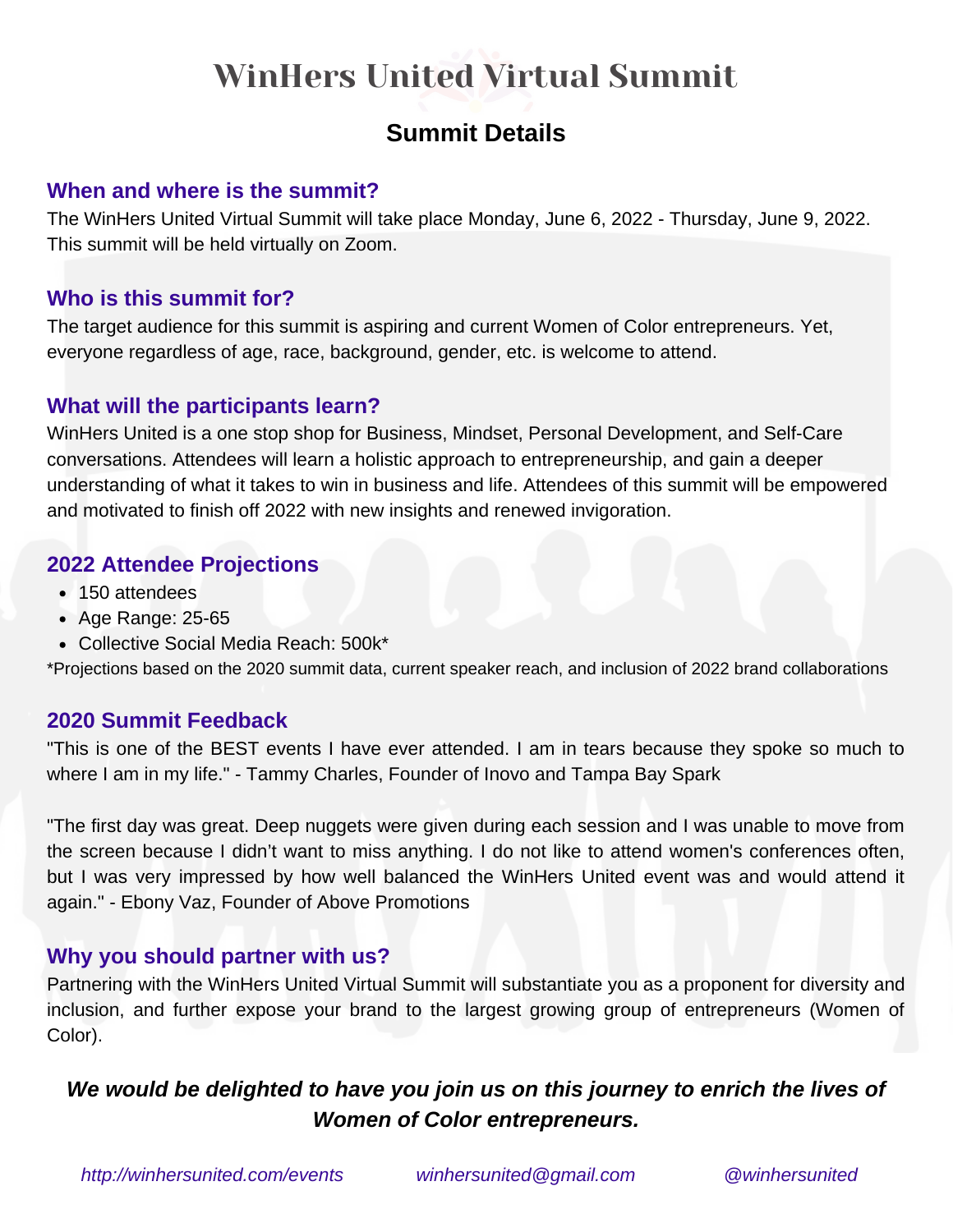# **Sponsorship Opportunities**

### *Presenting Sponsor (\$3,000) – 2 Available*

- Tiered Sponsorship Acknowledgement, with sponsor website link, on [winherunited.com](http://winherunited.com/)
- Tiered Sponsorship Acknowledgement with sponsor website link, on event email communications
- Ten (10) Dedicated Social Media Posts on WinHers United Social Channels
- Verbal Acknowledgement at the WinHers United Virtual Summit
- Sponsor logo shown continuously throughout the WinHers United Virtual Summit
- Tiered Sponsorship Acknowledgment, with sponsor website, in the virtual swag bag
- Opportunity to provide digital content (an article, gift certificate, etc.) for the virtual swag bag
- 15 minute Sponsor presentation during summit
- Five (5) VIP Passes to attend summit
- Sponsor pre-roll Ad placement on Season 10 Episode 1 of WinHers United the podcast (6 month duration)
- Sponsor logo included on all summit promotional material

## *Diamond Sponsor (\$2,000) – 2 Available*

- Tiered Sponsorship Acknowledgement, with sponsor website link on [winherunited.com](http://winherunited.com/)
- Tiered Sponsorship Acknowledgement with sponsor website link on event email communications
- Seven (7) Dedicated Social Media Posts on WinHers United Social Channels
- Verbal Acknowledgement on WinHers United Virtual Summit
- Sponsor logo shown three times during WinHers United Virtual Summit
- Tiered Sponsorship Acknowledgment, with sponsor website in the virtual swag bag
- Opportunity to provide digital content (an article, gift certificate, etc.) for the virtual swag bag
- 10 minute Sponsor presentation during the WinHers United Virtual Summit
- Four (4) VIP Passes to attend the WinHers United Virtual Summit

## *Platinum Sponsor (\$1,500) – 2 Available*

- Tiered Sponsorship Acknowledgement, with sponsor website link on [winherunited.com](http://winherunited.com/)
- Tiered Sponsorship Acknowledgement with sponsor website link on event email communications
- Five (5) Dedicated Social Media Posts on WinHers United Social Channels
- Verbal Acknowledgement on WinHers United Virtual Summit
- Sponsor logo shown three times during WinHers United Virtual Summit
- Tiered Sponsorship Acknowledgment, with sponsor website in the virtual swag bag
- Opportunity to provide digital content (an article, gift certificate, etc.) for the virtual swag bag
- 5 minute Sponsor presentation during the WinHers United Virtual Summit
- Three (3) VIP Passes to attend the WinHers United Virtual Summit